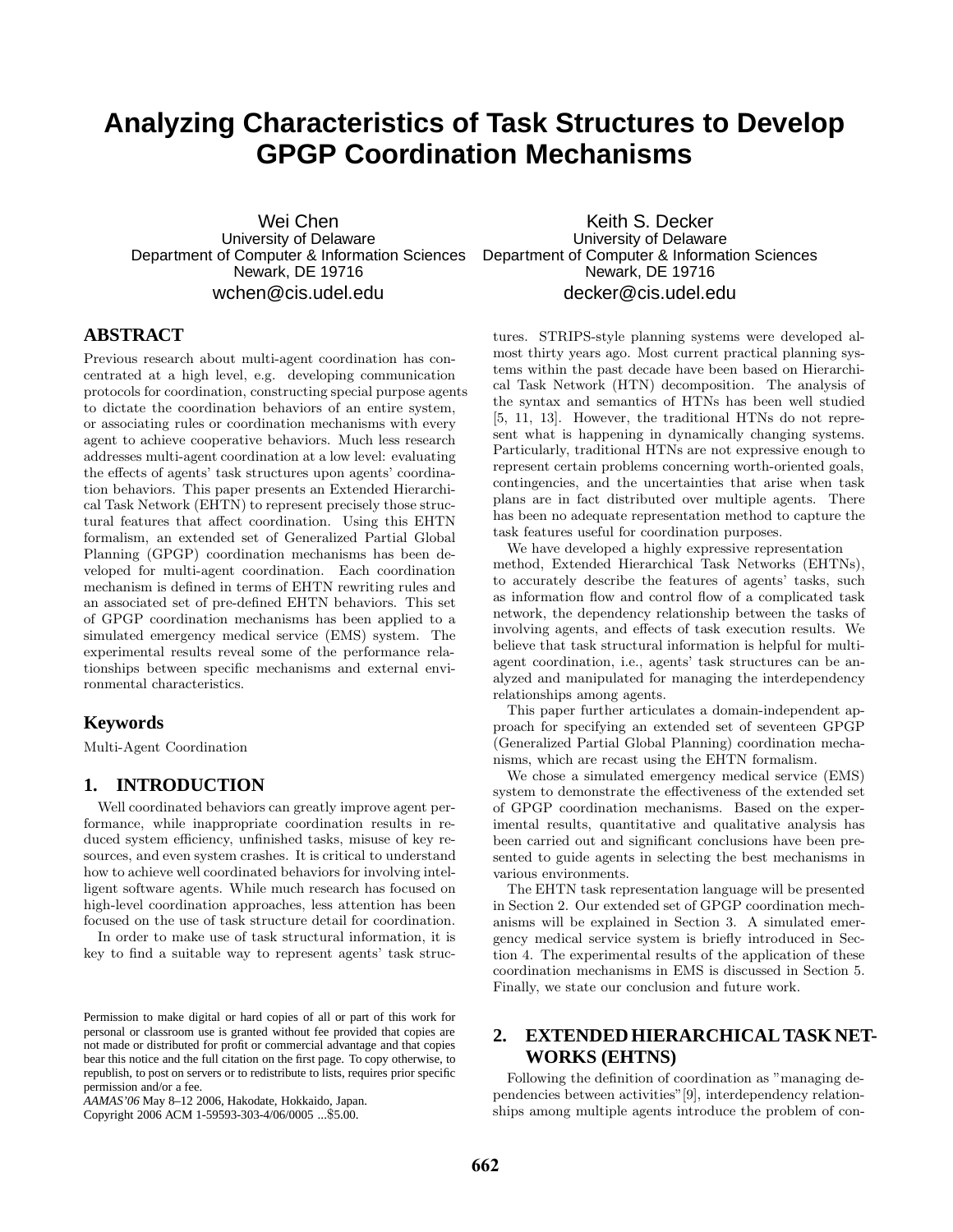tingency, uncertainty, and worth-oriented goal tradeoffs. Traditional HTNs do not have the language constructs to model the quantitative features of task execution results and the information flow and control flow of the task networks in a distributed environment. For example, one prerequisite input of a task, named TaskA, of Agent A is the result value of a task, named TaskB, of another agent, Agent B; in the absence of any additional information it is unlikely that TaskA in Agent A could be listed as a valid candidate plan step at all. Several approaches have tried to address parts of this problem [7, 10], however, there is no formal representation that is able to quantitatively denote worth-oriented goals, contingencies, and uncertainties distributed across multiple agents. In discussing the Markov decision process (POMDP) approach Boutilier[1] observes that in practice standard AI representations and algorithms survive because real "problems commonly possess structure . . . [therefore] specialized representations, and algorithms employing these representations, can achieve computational leverage by exploiting these various forms of structure." It is such a practical approach to extend the existing traditional hierarchical task networks with enriched syntax, semantics, and reasoning capabilities to tackle the aforementioned coordination problem, merging features from TÆMS[12]; the HTN-style agent languages used by RETSINA[**?**] and DECAF[6]; and Erol's formalization of HTNs[5].

It is important to explicitly represent non-local tasks with EHTNs. If one agent's action(s) depends on another agents' action(s), we call this kind of relationship a coordination  $relationship$  or  $interdependency[4, 12]$ . An interdependency is a relationship between a local task (of one agent) and a non-local task (of another agent) where the execution of one changes some performance-related characteristics associated with the other. A non-local task denotes a task network from a remote agent and is the key to understanding and managing task interdependencies. If non-local tasks can be properly represented, identified, and analyzed, it is possible to develop coordination mechanisms to manipulate non-local tasks based on the task features.

We will briefly present Extended Hierarchical Task Networks (EHTNs) based on the well known work of Erol, et al. [5] and focus primarily on the differences. Note that we only concentrate on an agent's (partially) *local* viewprimitive or compound tasks at other agents are represented locally as non-local tasks (NLTs). The vocabulary of the language  $\mathcal L$  is a tuple  $\langle V, C, P, F, T, N, NLT, I, O, A, CAF \rangle$ , where  $V, C, P, F, T, N$  have the same meanings as defined by Erol  $[5]$ : *V* is an infinite set of variable symbols; *C* is a finite set of constant symbols; P is a finite set of predicate symbols;  $F$  is a finite set of *primitive* task symbols,  $T$  is a finite set of *compound* task symbols, and  $N$  is an infinite set of symbols used for labeling tasks. Our new language constructs are introduced as follows: NLT is a finite set of non-local task symbols; I is a finite set of input provision symbols; O is a finite set of outcome symbols including "OK" and "FAIL"; and A is a finite vector of domaindependent task/action characteristics represented by text values,  $\langle A_1, A_2, ..., A_n \rangle$ , where  $A_i$  is the i<sup>th</sup> attribute of a task/action (quality, duration, cost, completeness, reputation, etc.). An instance of attribute  $A_i$  is shown as  $a_i$ . For example, the duration of an information searching task using a specialized database search engine is one minute, the cost is \$1.00, and the quality, or satisfaction rate, is 10; while

using a free search engine, the corresponding characteristics are two minutes, \$0 cost, and the satisfaction rate of 5.  $CAF$  is a finite set of characteristic accumulation functions (CAF); a CAF specifies how the value of an attribute  $A_i$  of a parent task is derived from the cumulative values of its direct child tasks. Typically functions are MAX, MIN, SUM, etc. For example, the cost of a task could be the sum of the costs of all its children; the duration of a task is the maximum (max) child duration in parallel execution and sum in serial execution; and those tasks that only need one child to be completed ("OR" tasks, or "OR" nodes) may have max as a quality-CAF, i.e. characteristic accumulation function on quality, etc. We modify Erol's HTN representation to include explicitly named input provisions and outcomes (representing possible contingencies). The information flow and control flow represented with EHTNs can be managed for coordination. Details about the syntax, semantics, and algorithms based on ETHNs are explained in [2]. In Figure 1,



**Figure 1: Example Agent Task Structure.**

the task networks, TaskA and TaskB, belong to Agent A and Agent B respectively. The new language construct, NLT, of EHTNs means the set of non-local tasks; the task labeled "NLT" within the task network, TaskA, is an example of a non-local task. The cell labeled "IN" associated with the action, "Handle", is a provision, which indicates that the action can not be executed until a value is filled for this provision. The cell labeled "OK" is an output of the action, Handle, which refers to the execution result of this action. The information flow and control flow are indicated by the lines connecting the provisions and outcomes. For example, the outcome "OK" of the action, "Ask", connects to the provision cell, "IN", of the non-local task, "NLT"; the outcome "OK" of "NLT" connects to the provision "IN" of "Handle". The connections indicates that "NLT" will not be executed until "Ask" is finished; and "Handle" will not be executed until a value has been transported from outcome "OK" of "NLT" to "IN" of "Handle". The cell labeled "AND" associated with the sub-task, Sub2, dictates that all child tasks (Ask, NLT, and Handle) should be finished to reach the achievement of their parent task "Sub2". The vector,  $(Q, C, D)$ , below each action specifies the quantitative features of that action. Notably, the quantitative features of a non-local task are uncertain, which results in the failure of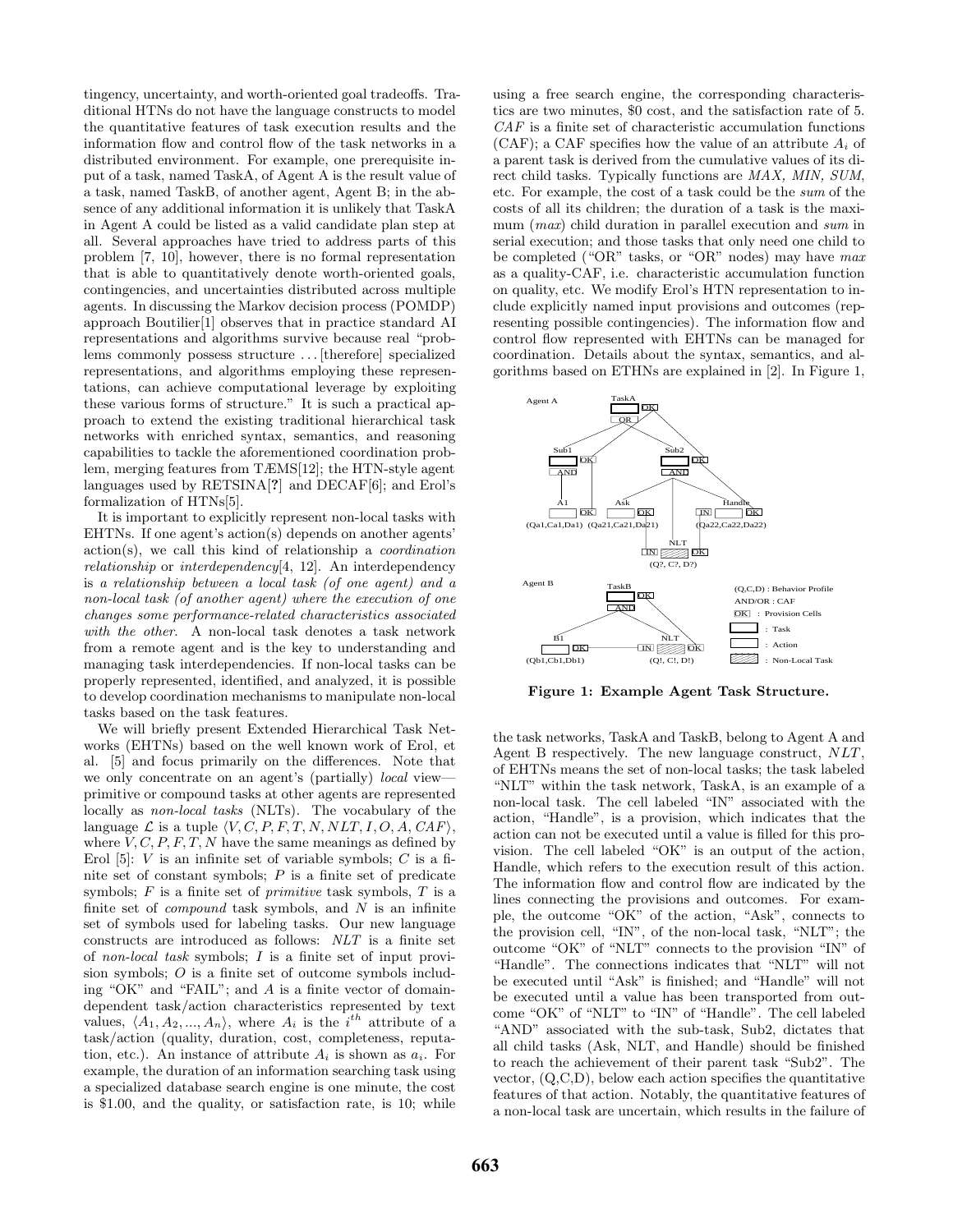proper scheduling for Agent A. The existence of uncertainty is because the NLT actually represents the execution of a requested remote task, TaskB of Agent B in this case; Agent A has limited view about other agents and has no knowledge about TaskB. Certain coordination activities may be carried out so that the uncertainty can be removed, as explained in Section 3.

Our proposed coordination process has two steps: (1) locating the interdependencies in the task structure, and (2) applying the coordination mechanisms at those dependencies. We will introduce the application of mechanisms in Section 3. Here we explain the rules for locating interdependencies within agents' tasks.

Given that tasks are represented by our EHTNs, it is easy to detect interdependencies within agents' tasks structures. Any non-local tasks that meet the following conditions are interdependencies, or called coordination points, and require the application of a suitable coordination mechanism:

- A non-local task, "NLT", exists within a task network;
- A provision of "NLT" is connected with an outcome of one child action, which shares the same parent task;
- An outcome of "NLT" connects to a provision of another child action of the same parent task.
- There is no other non-local tasks for the parent task.

With the explicit EHTN representation of coordination and the rules for detecting interdependencies among agents' tasks by analyzing structural features, algorithms have been developed for our agents to find out the needs for coordination.

## **3. AN EXTENDED SET OF GPGP COOR-DINATION MECHANISMS**

Previously, we have introduced the detection of interdependencies by analyzing characteristics of agents' task structures. In this section, we will introduce an extended set of GPGP (Generalized Partial Global Planning) coordination mechanisms and the actual operations for these mechanisms.

Each coordination mechanism consists of (1) a set of coordination communication protocols and (2) a pattern-directed re-writing of our extended hierarchical task networks, EHTNs [2]. Figure 1 shows a general example, Agent A's action, Handle, can not be executed until action B1, is finished by Agent B, (B1 of Agent B enables Handle of Agent A). Thus, Agent B is an enabler (enabling the task of a remote agent) and also called a predecessor; Agent A is an enablee and called a successor as well. There are many potential coordination mechanisms for this situation. The coordination component in Agent A detects the interdependency relationships between these two agents (as explained in Section 2), and the task NLT with uncertain characteristics in Agent A is replaced (the task tree is rewritten) by a selected coordination mechanism which may include information communicated about TaskB from Agent B.

Our extended set of seventeen GPGP coordination mechanisms are briefly listed and explained as below. Avoidance and sacrificial avoidance: Agent A removes the branch containing the NLT if the CAF of TaskA is OR (with or without

some sacrifice of system quality); reservation: Agent A reserves the execution of B1 by Agent B at a future time, so that Agent A is able to schedule its own activities in the mean time; predecessor-side commitments (Agent B): Agent B commits to do task B1 at sometime in the future (predecessor notice at start), to do it by a deadline (predecessor deadline commitment), to an earliest-start-time (predecessor EST commitment), or to notify when complete (predecessor sending result); simple successor-side commitments (Agent A): Agent A commits to do the action, Handle, with or without a specific Earliest Start Time (EST) (successor EST commitment); Agent A commits to do the action by specifying a deadline (successor deadline commitment); polling approach: Agent A consistently queries about the execution of the enabling tasks, B1, (polling for result) or the schedule of Agent B (polling for schedule); constant headway / timetabling: Agent A schedules its tasks according to a constant pattern, e.g., either in a fixed periodic manner (every ten minutes) or following a timetable, e.g, catching a bus based on a published bus schedule; shifting task dependencies: either Agent A sends its task structure (Sub2) to Agent B (promotion shift), or Agent B sends B1 to Agent A (demotion shift), by learning or mobile code (promotion or demotion); third-party mechanisms: a third agent, Agent C schedules the tasks for both Agent A and Agent B (third party coordinator), or Agent C executes B1 for Agent B if Agent B is busy (third party execution); bidding: Agent A broadcasts a coordination request to all available agents for the engagement of coordination process; or other complex multi-stage negotiation strategies. Details about these coordination mechanisms will be explained in the simulated EMS system shown in Section 4.

Let us explain the operation of *reservation* mechanism as an example. This mechanism is named after the real world activity of reservations. For example, if you want to have dinner in a restaurant, before you go there you had better make a reservation so that at some agreed future time, you will be there and the people there will be ready to serve you to avoid the potential waiting time. Imagine Figure 2 with task Sub1 removed so that Agent A has no alternative choice. The reservation mechanism includes a new protocol, instantiated as new task structures (called "GPGP ReservationR" at Agent B and

"GPGP ReservationE" at Agent A) that processes a message from Agent A indicating a request to do a task (B1 of Agent B) sometime in the future. The reply is a message from Agent B indicating whether the request is agreed or refused; and if agreed, when (if ever) the task will occur. The reservation mechanism rewrites the task structure for Agent A so that a new subtask ("GPGP ReservationE") is executed and invokes the "GPGP ReservationR" at Agent B and then processes the return message. The result is an annotation on the non-local task that allows Agent A to predictively schedule task Sub2 and execute other potential tasks locally at a time before the enabling task (B1) has been completed.

This mechanism includes both a rewriting of the local task structure and some external communication protocol depicted in Figure 3. Only three rounds of message transfer are needed for the basic reservation process. We assume that there is no need to introduce a confirmation phase in this process. After the re-writing process, the new task structure for Agent A is very similar to that shown in Figure 2,

<sup>1</sup>Formalization of of interdependency detection is presented in [2] together with the full introduction of the EHTNs.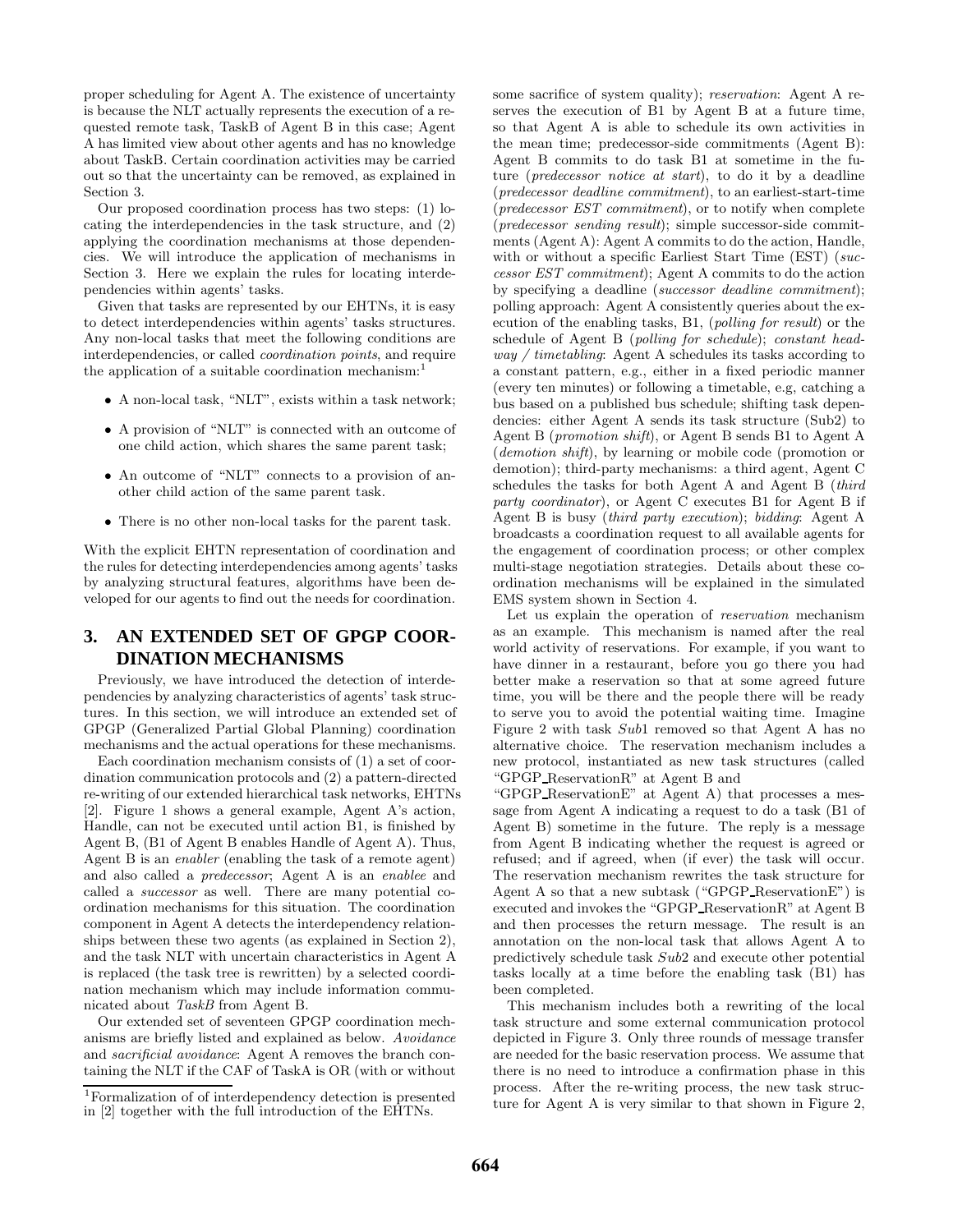

**Figure 2: The domain tasks and the inserted GPGP mechanism – coordination by reservation.**

except that the task NLT is replaced with the task network GPGP ReservationE in the dashed box with links is altered. Details about the other mechanisms are in [2].



**Figure 3: Sequence diagram of GPGP coordination mechanism protocol: Reservation.**

# **4. A SIMULATED EMERGENCY MEDICAL SERVICE (EMS) SYSTEM**

Emergency Medical Service, EMS, is defined as a comprehensive, coordinated arrangement of health and safety resources designed to provide expedient care to victims of sudden illness and injury. This paper focuses on *prehospi*tal EMS, which is generally defined as the response process from the start of an incident to the hospitalization of victims. In EMS systems events happen rapidly and unexpectedly; decision making is highly time-critical based on involving response organizations, institutions, and even geographical sites; doctors, nurses, and paramedics are constantly on the move. Such high-velocity environments pose special computing and communication needs. Information flow among the related entities needs to be highly effective; however, communication channels could be radically impaired based on certain environmental changes, such as traffic jams and power failures. Thus, effective dynamic coordination is key to EMS systems.

A typical EMS process is briefly explained as shown in Figure 4: when an emergency happens, an incident call is reported to the EMS system dispatcher; based on the nature of the incident, e.g. the type of the incident, whether there is any victim at the incident, the dispatcher contacts an appropriate response agency or multiple agencies and sends appropriate vehicles to the incident location; the response vehicle finds its way to the incident location; then proper management of the incident is provided until the incident is considered finished; if any victim needs further medical care, an ambulance will be called to the incident location and the victim will be transported to a proper medical facility by the ambulance; if the incident still requires additional care, other appropriate response vehicles will be dispatched to the incident location as well; after the incident is finished, all participating response vehicles find their ways back to their base stations or move on in response to other incident calls. Further description about the simulated EMS system can be found in [3, 2]. In this paper, we will concentrate on explaining the task structures of response agents within EMS and the application of our extended GPGP mechanisms in this environment.

The first interdependency is named EMS coordination point one. The coordination points are also shown as dashed boxes in Figure 4. When an incident happens, the dispatcher needs to deliver the incident message to certain response agents; response agents will send a message back to the dispatcher indicating whether they are available to manage this incident; based on response agents' replies, the dispatcher decides which agent should be selected in response to this incident. That is, the dispatcher can not decide which agent to dispatch for an incident until reply messages arrive; furthermore, the task of a response agent can not start until the notification of the the selection of certain agents. Clearly the dependency is between the message-sending task of the dispatcher and the task of a response agent.

The second interdependency is named EMS coordination point two and the task structures of the involving agents are shown in Figure  $5<sup>2</sup>$ . If a police agent has been selected to respond to a police incident, after it arrives at the incident location, it finds that the incident develops and is not simply a police call any more—a victim of the incident needs immediate medical care and potentially needs to be transported to a hospital for treatment; thus the police agent sends a message to a local ambulance agent about the victim; the police agent needs to wait for the arrival of an ambulance; in the meantime the police agent can not carry out other tasks, e.g. to respond to another incident, until the arrival of the ambulance at the incident location; it is easy to figure out that the dependency is between the police agent's tasks and the arrival of the ambulance for immediate medical treatment for victims.

The third interdependency is named EMS coordination point three: When an ambulance arrives at the incident location, it finds out that a victim needs to be transported to a local hospital for further treatment; however, open beds

<sup>2</sup>Due to the paper length constraint, the figures for the other two interdependencies are not shown. See [2] for details.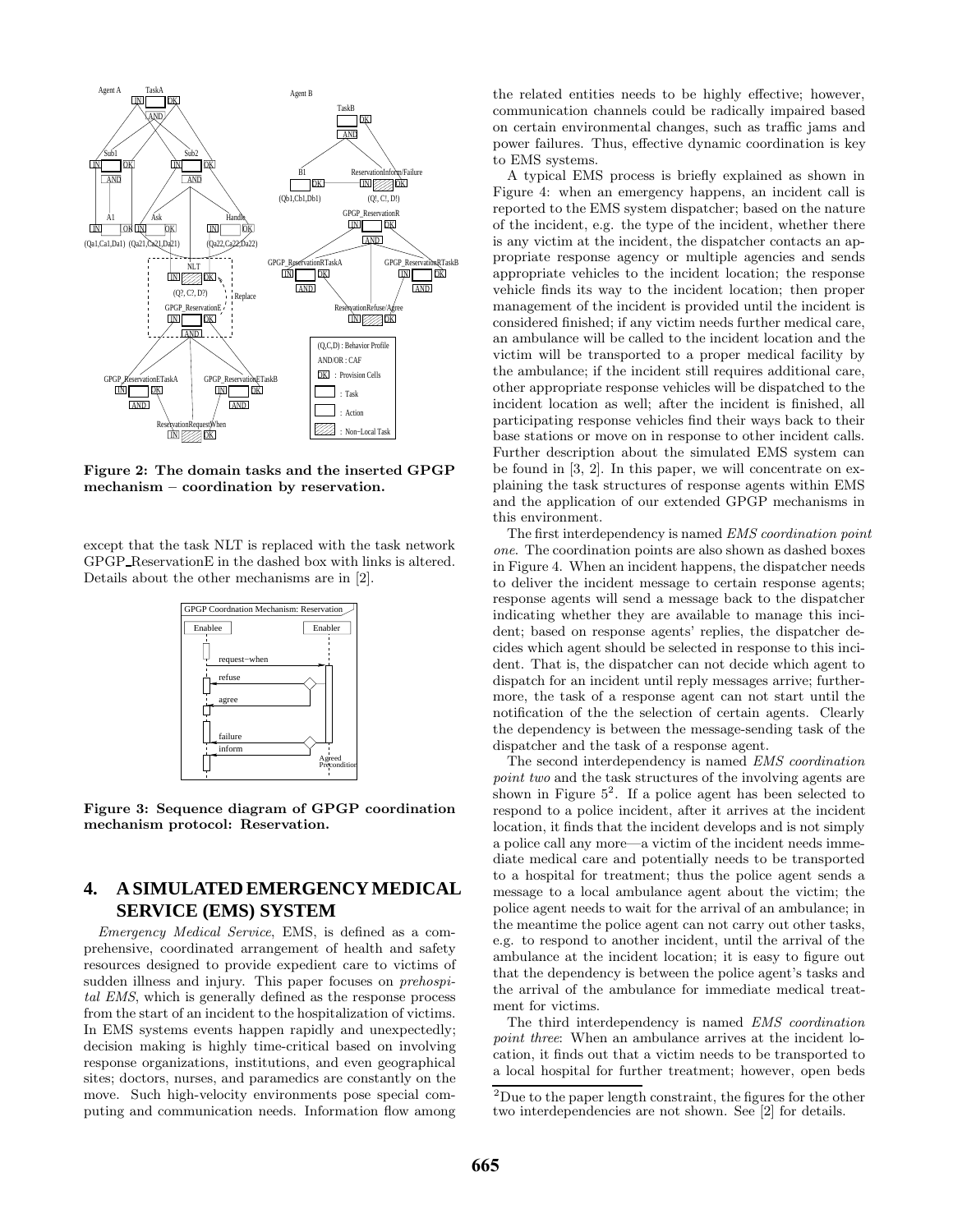

**Figure 4: Diagram of EMS operation**

may not be always available at hospitals; the hospitalization of a victim for further medical treatment depends on the availability of open beds in the hospital at the time of the victim's arrival; if an ambulance containing the victim arrives at the hospital and there are no any open beds available, the victim has to be transported to another hospital, which is a major delay for further treatment for the victim. In this case the dependency is between further medical treatment for victims by hospitals and the acknowledgment of available open beds from a hospital.

## **5. EXPERIMENTAL RESULTS**

The EMS experimental environment is simplified to include two classes of agents: three police cars and two ambulances move around in local area map in response to incident calls and travel from their base stations (for ambulances) or their current patrol locations (for police agents) to incident locations. There are many other dependencies in an EMS environment. However, we will apply our extended set of GPGP coordination mechanisms to these three coordination points.

Different types of agents have different tasks; tasks for the same type of agents share the same structures. Initial task structures for ambulance, police car, and hospital are shown in Figure 5. These tree-style structures represent tasks for response agents. Top-level root nodes indicate agents' goal tasks. Leaf nodes represent the actions each agent has to execute. The cloud-shape nodes are communication interfaces for an agent to receive and send messages to remote agents. For coordination processes, these communication interfaces could represent non-local tasks as well. The task structures depicts the decomposition of corresponding root tasks into low level tasks until executable actions. The symbols, Input and OK, are the input and output of a task or an action. The links connecting the input and output represent

information flow. The meanings of various types of nodes, the task structural information, and task decomposition are further discussed in [6]. Figure 5 only shows main tasks and actions of response agents as a simplified version. The

| Table 1: Application of extended GPGP mecha-        |  |  |
|-----------------------------------------------------|--|--|
| nisms to the three coordination points in emergency |  |  |
| medical service (EMS) framework.                    |  |  |

| Index          | Mechanisms                      | P1 | P <sub>2</sub>          | P3 |
|----------------|---------------------------------|----|-------------------------|----|
| 1              | Avoidance                       |    | Y                       |    |
| $\overline{2}$ | Sacrifice Avoidance             |    | Y                       |    |
| 3              | Reservation                     |    |                         |    |
| 4              | Predecessor EST Commitment      |    | Y                       |    |
| 5              | Predecessor Deadline Commitment |    | Y                       |    |
| 6              | Predecessor Notice at Start     |    | Y                       |    |
| $\overline{7}$ | Predecessor Sending Result      |    | $\overline{\mathsf{Y}}$ |    |
| 8              | Successor Deadline Commitment   | Y  | $\overline{\rm Y}$      | Y  |
| 9              | Successor EST Commitment        | Y  | $\overline{\rm Y}$      |    |
| 10             | Demotion                        |    | Y                       |    |
| 11             | Promotion                       |    |                         |    |
| 12             | Third Party Execution           | Y  | Y                       |    |
| 13             | Third Party Coordinator         | Y  |                         |    |
| 14             | Polling for Result              | Y  | Y                       |    |
| 15             | Polling for Schedule            | Y  | Y                       |    |
| 16             | Constant Headway / Timetabling  |    |                         |    |
| 17             | Bidding                         | Y  |                         |    |

seventeen GPGP coordination mechanisms can be suitably applied to the aforementioned corresponding coordination points as shown in table 5. P1 means Coordination Point One. A "Y" cell in the table shows that the mechanism (to the left of the row) can be applied to the correspond-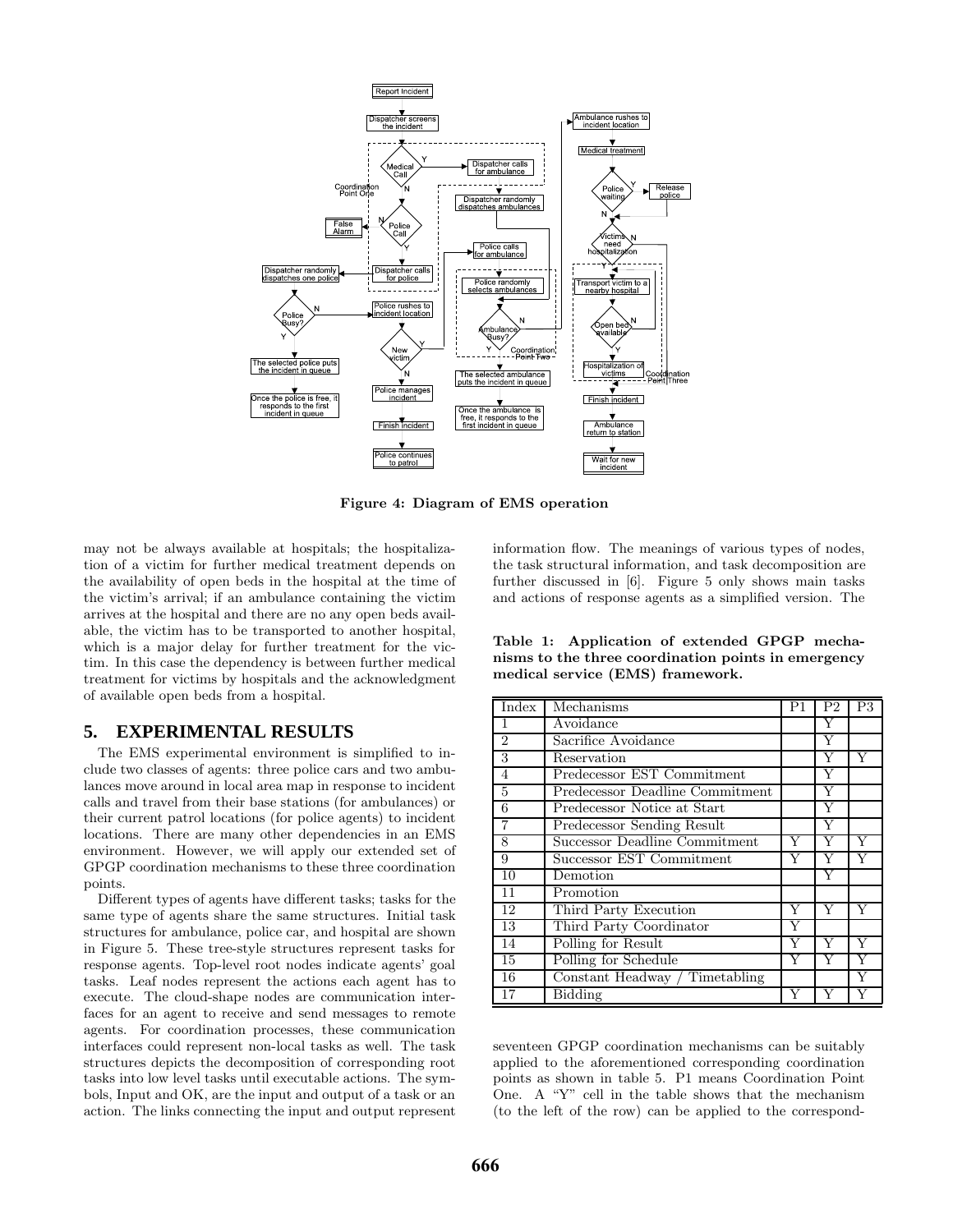

**Figure 5: EMS coordination point two: between police and ambulance.**

ing coordination point (indicated by the coordination point number to the above of the column); a blank cell indicates the mechanism is not applicable to the corresponding coordination points. For example, the first mechanism, *avoid*ance, can be suitably applied to coordination point two, but not to coordination point one and three, simply because there is no alternative local task available; the second mechanism, reservation, can not be suitably applied to coordination point one, but can be applied to point two and three; the seventeenth mechanism, bidding, can be applied to all three coordination points safely; while promotion can not be applied to any of the coordination points.

We define an event, or an accident, that causes a 911 emergency call as an incident. There are various types of incidents requiring different response organizations. Coordination during response processes may involve all types of participating agents. An incident is represented as

incident(time, type, severity, location, duration, number, victims[number].(life, life function)).

Time means the start time of an EMS process. There are three types of incidents in the model: medical calls, police calls, and mixed calls. A medical call requires ambulances to provide incident victims with primitive treatment and potential transportation to a nearby hospital if needed. A police call requires police agents; it is modeled as a traffic accident or a criminal accident and requires the police to manage the situations, e.g. clearing road or catching criminals. A mixed call starts as a police call and requires police agents at the beginning; upon the arrival of a police agent, the police agent finds out that there are new victims associated with the police call; thus, the police agent calls for ambulances to take care of the victims, as if it was an a medical call. Severity indicates whether there are any injured victims associated with the incident and the level of the injury:  $(severify = 0)$  means low severity injury and an ambulance is needed for primitive treatment, e.g., CPR or other first aid assistance; (severity = 1) means high severity and an ambulance is not only needed to provide the above basic treatment, but also to transport the victims to a nearby hospital for further medical treatment. An *incident location* means the spot where the incident happens; it is represented with coordinate  $Incident.Location(x, y)$ ; Duration indicates how long an incident lasts, e.g how long a response agent is kept on the incident location; in other words, duration indicates the working time for a response agent to manage the incident; an actual duration in experiments follows exponential distribution and will be described later. Number represents the number of the victims of an incident; candidate values are  $(0, 1, 2)$ ; if the number is greater than a single ambulance's capacity, multiple ambulances may be dispatched. Notably, the capacity of an ambulance is one, i.e. each ambulance is able to transport one victim at a time. The compound variable, victim, is one of the major resources in the EMS framework. Victim/number].life represents the victim's initial life value immediately following the incident and this value drops according to the victim's life function. A life function indicates how a victim's life value drops as time goes on after an incident. If life of a victim drops to zero before entering an appropriate medical facility, it indicates the death of this victim. There are two kinds of life functions defined: sharp linear reduction and flat linear reduction according to time change:(1)  $f_1 = (Initial Value - a_{sharp} * t)$ and (2)  $f_2 = (Initial Value - a_{flat} * t)$ , where  $a_{sharp}$  and  $a_{flat}$ are coefficients indicating sharp and less sharp life value reductions. Based on different values of an incident, different response agents will participate and different operations will be carried out.

In EMS systems, the occurrence of incidents follows a Poisson distribution; and the distribution of time intervals between successive incidents follows an exponential distribution. The time interval,  $t$ , from the occurrence of a current incident until the occurrence of a next incident is calculated as the following equation shows.

$$
t = \frac{\log(1 - rand())}{-\lambda},
$$

where rand() is a uniformly generated random number within the range of [0, 1),  $\lambda = \frac{1}{\text{mean}}$ , mean is the average value of a series of expected time intervals for next incidents.

There are three main evaluation factors for EMS at a system level: response time for quality control, survival rate for effectiveness control, and coordination cost for efficiency control. In our EMS model, the start of a response time is when an emergency call is received; and the end time is when any appropriate response agent first arrives at the incident location. Survival rate evaluates the effectiveness of EMS and reflects the overall system performance; survival rate is defined as the rate of victims surviving from an incident reported by a particular EMS system. Coordination cost is another important factor, which reflects system resource consumption by coordination processes, e.g. extra communication for coordination purpose, extra computation for coordination mechanism execution.

The experiments was carried out in a local area network,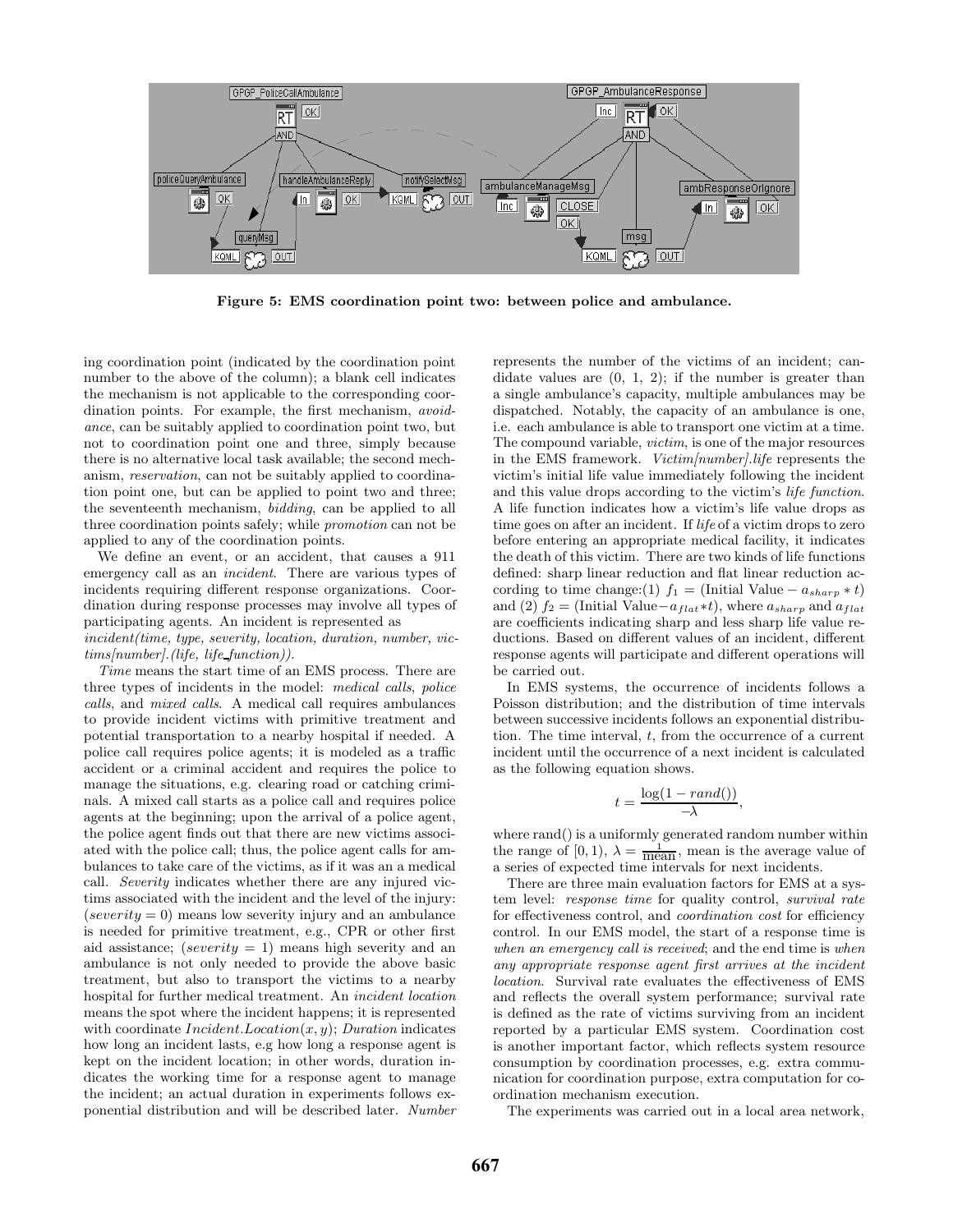agents may reside in different Sun workstations. Each round of experiment consists of one hundred incidents, which have been generated randomly following an exponential distribution at locations in a local area map.



**Figure 6: Response time based on changing number of agents (mean=20s).**

The first experiment is to estimate the response time of three selected mechanisms, No Communication, With Communication, and Bidding, based on changing number of agents. Different numbers (from one to ten) of agents have been used in each round of experiment. Each response time is an average value of the one hundred response times according to the one hundred incidents for each run. The experimental result is shown in Figure 6. The result indicates that when the number of response agents is limited, e.g., below four, Bidding mechanism achieves the shortest response time; coordination without communication has the worse response time; the availability of communication improves response time significantly. As the number of agents increases, the agents are distributed across a local area and the response times approximates with each other when the number is above eight. This experiment leads us to the most suitable number of limited resources (agents) for a certain EMS environment.

Now let us introduce the experiments on the performance of various coordination mechanisms applied to different coordination points in our EMS system. The selection of each kind of response agents is: three police agents, two ambulance agents, two hospitals, one dispatcher. These facts are randomly generated and follow an exponential distribution: next incident arrival time (average arrival time is ten seconds), service time for response agents (average time for a police or an ambulance agent to work at an incident location is two seconds), hospital service schedule time (the average schedule cycle, the arrival of a next victim not from this EMS framework, occupying the open beds, is ten seconds; the service time for a victim is four seconds.). Initial life value of a victim is twenty seconds. The coefficient of life function with sharp reduction is simply one; the coefficient of life function for less sharp reduction (life value decrease slowly.) is 0.5. The EMS evaluation factors of GPGP coordination mechanisms applied to coordination points based on Table 5 will be presented in detail.

As the tasks from Figure 5, Figure 7 shows the sorted average EMS response time of the selected thirteen mechanisms. The base case is the situation where there is no GPGP coordination mechanism deployed. If there is an alternative local task, the coordination task can be removed;



**Figure 7: Average response time of selected GPGP Coordination Mechanisms on EMS Coordination Point Two.**

thus the Avoidance mechanism has the shortest response time. When there is no alternative tasks, *Demotion* mechanism is the best, while Polling takes the longest time. Other mechanisms have difference performance in between.

In response to the performance of the selected coordination mechanisms, the shortest response time results in the highest victim survival rate, because a response agent may reach the incident location and provide treatment to the victim immediately. The survival rates of different coordination mechanisms maintain the sequence as in Figure 7 and are shown in Figure 8. The survival rate is affected by the response time: Avoidance produces the highest survival rate; *Demotion* is the best if coordination cannot be avoided; Polling has the lowest survival rate; other mechanisms fall in between.



**Figure 8: Average survival rate of selected GPGP Coordination Mechanisms on EMS Coordination Point Two.**

Figure 9 shows EMS coordination cost versus selected coordination mechanisms applied to coordination point two. Given that *Polling* is carrying out persistent queries, it does results in the highest coordination cost. Avoidance has little coordination cost (the only cost is the detection of interdependency and its local alternative task). Other coordination costs by the rest of the mechanisms are as shown.

Due to the distinctive structural features of the three coordination points described earlier, different coordination mechanisms generate different results for the three EMS evaluation factors. We have shown coordination point two in detail as an example. The figures of the experimental results of the mechanisms applied to coordination point one